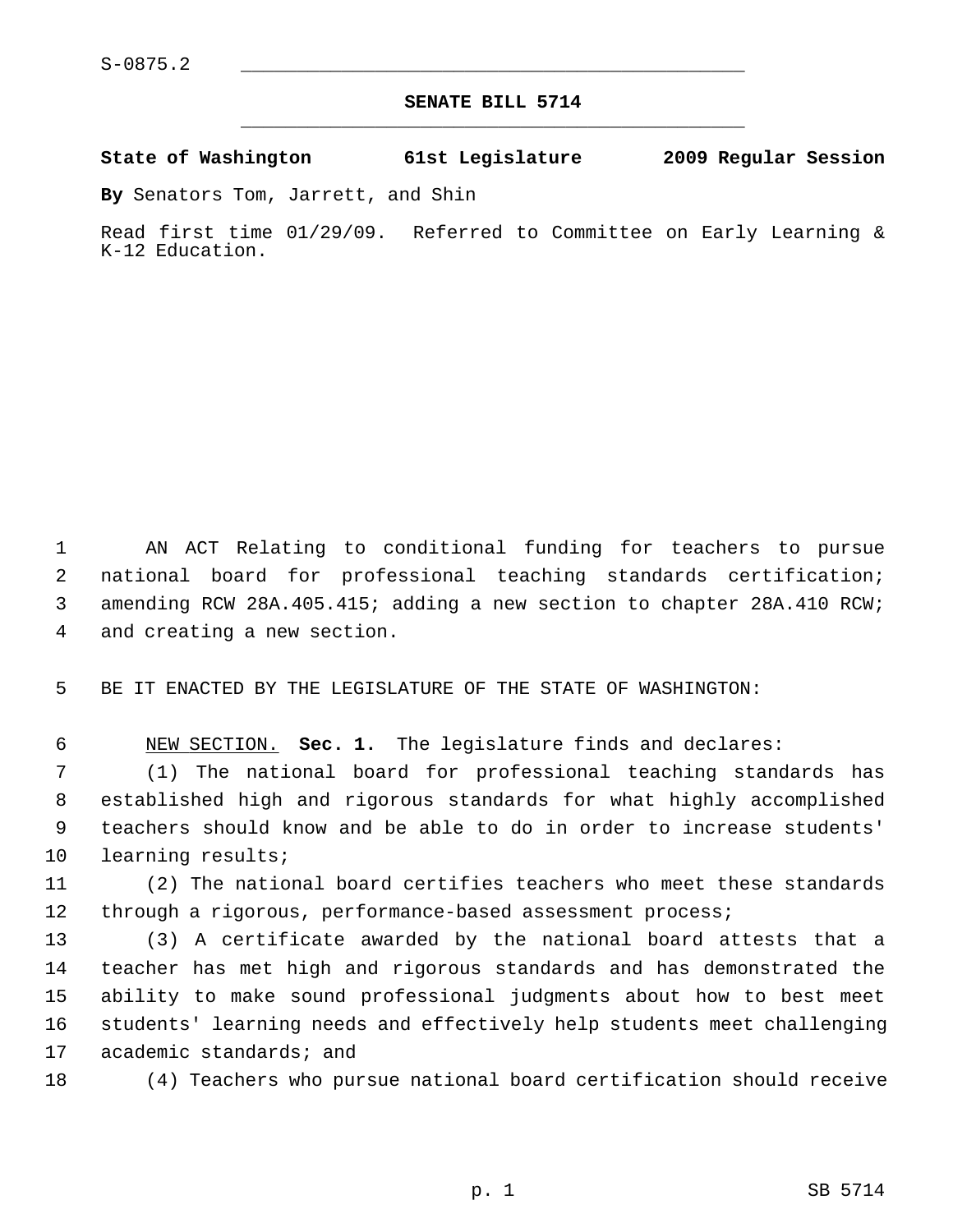1 funding assistance in order to encourage more teachers to pursue 2 certification for the benefit of Washington students.

 3 NEW SECTION. **Sec. 2.** A new section is added to chapter 28A.410 4 RCW to read as follows:

 5 (1) Certificated instructional staff who have met the eligibility 6 requirements and have applied for certification from the national board 7 for professional teaching standards shall receive a conditional twenty- 8 five hundred dollars for the assessment fee. The fee shall be an 9 advance on the first annual bonus under RCW 28A.405.415. The 10 assessment fee for national certification is provided in addition to 11 compensation received under a district's salary schedule adopted in 12 accordance with RCW 28A.405.200 and shall not be included in 13 calculations of a district's average salary and associated salary 14 limitation under RCW 28A.400.200.

15 (2) Recipients who fail to receive certification after three years 16 are required to repay the twenty-five hundred dollars. The office of 17 the superintendent of public instruction shall adopt rules to define 18 the terms for repayment, including applicable fees.

19 **Sec. 3.** RCW 28A.405.415 and 2008 c 175 s 2 are each amended to 20 read as follows:

21 (1)(a) Except as provided in section 2 of this act, certificated 22 instructional staff who have attained certification from the national 23 board for professional teaching standards shall receive a bonus each 24 year in which they maintain the certification. The bonus shall be 25 calculated as follows: The annual bonus shall be five thousand dollars 26 in the 2007-08 school year. Thereafter, the annual bonus shall 27 increase by inflation.

 (b) Certificated instructional staff who receive an advance under section 2 of this act shall receive the remainder of their first annual bonus during the first year they are eligible for the bonus under this 31 section.

32 (2) Certificated instructional staff who have attained 33 certification from the national board for professional teaching 34 standards shall be eligible for bonuses in addition to that provided by 35 subsection (1) of this section if the individual is in an instructional